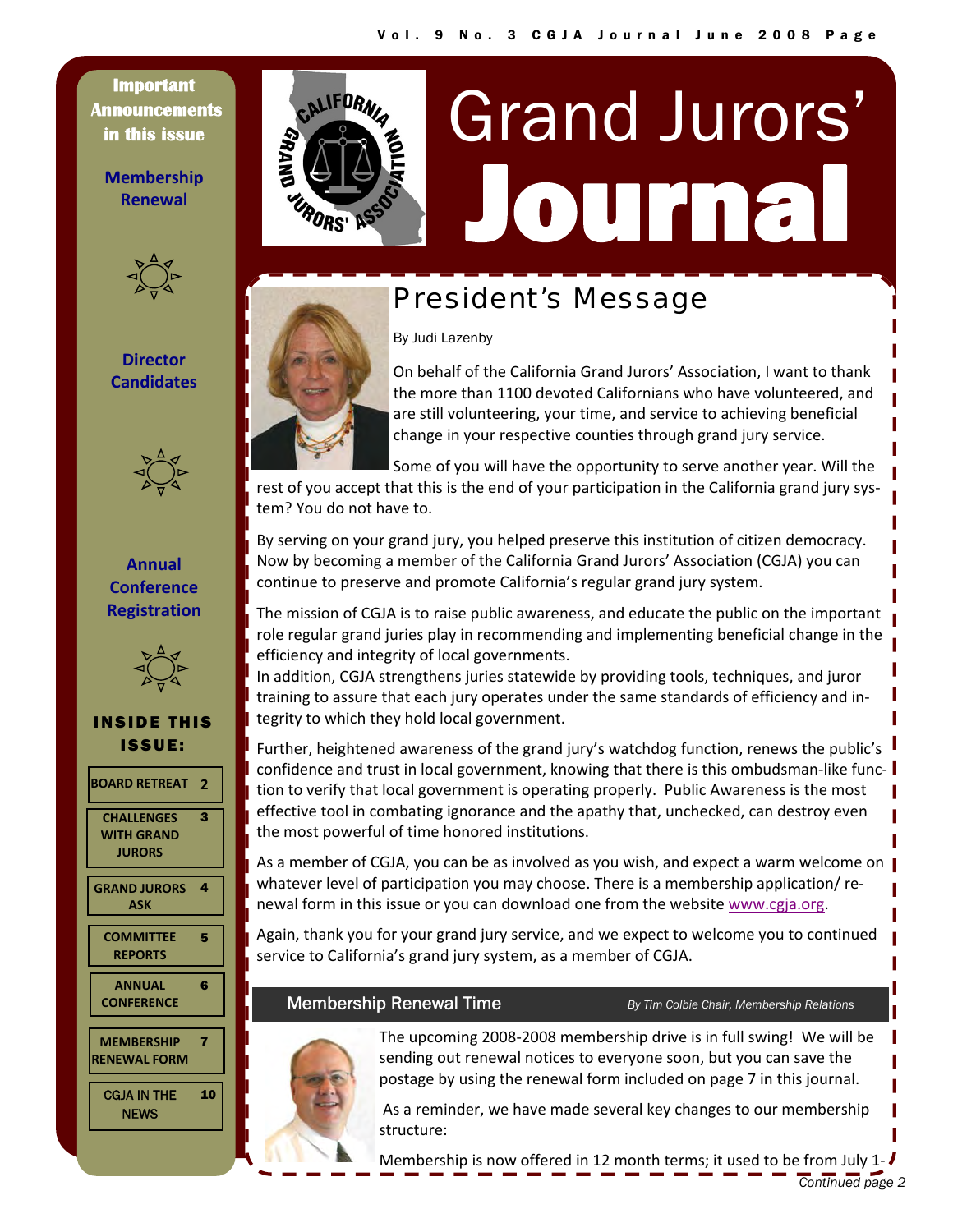John Sitton **Recently appointed Publications Committee Chair** 





with a

BA degree in theater and speech. After a try at the theater, he returned to his childhood home in Denver, Colorado, where he took a management position with the first of several retail organizations. In the beginning, because he was young and single, he spent a number of years being transferred around the western United States. His traveling days ended when he was moved to the company executive offices in San Diego, California, where he became vice president of the southwest division. He retired from management in1996 and then spent the next eight years teaching management skill courses. He retired for good in 2004.

 John and his wife Linda, a retired teacher, live in Hollister where he served four terms with the San Benito County Grand Jury. During the '05/06 term he served as foreperson. Currently he is serving as the chairperson of San Benito County Juvenile Justice Commission, as a member of the oversight committee of Gavilan College and as a member of two standing committees of the State CGJA.

He is interested music, theater and of course family. He has two adult children and a number of grandchildren.

<span id="page-1-0"></span>MEET DIRECTOR *Continued from page 1* 

June 30<sup>th</sup> regardless of when you paid. Anyone who renewed before June 30<sup>th</sup> of last year will need to pay by June 30<sup>th</sup> this year, anyone who paid after that will be due 12 months after we received your last payment. Our renewal letters will include your due date.

Membership dues are now \$30 per year, \$25 per year if you pay for 2 or more years at <sup>a</sup> time.

Lifetime memberships are available for \$500.

Dues must be current on July30<sup>th</sup> for you to receive a ballot to vote.

Should you have any membership questions, please do not hesitate to drop me an email at: tcolbie@carlsontravel.net

**Nominations-Elections Committee** *By Catherine McKown Chair*

## **Calling All Potential Candidates for the Board of Directors**

Have you ever considered running for the CGJA Board of Directors? Directors are responsible for the direction of the organization, not its day-to-day operation. The Board meets once a month via conference call and at two face‐ to-face meetings during the year. Each Director is expected to be active in the organization and serve on at least one standing committee.



We are looking for a few great candidates for six positions on the Board. Ballots will go out mid-August to all members‐in‐good‐standing (as of July 31) and returned by mid‐September.

If you are interested in becoming a candidate, please contact the Nominations‐Elections Com‐ mittee right away at: nominations@cgja.com (in the subject line, write "CGJA nominations").

#### **Important Dates for Candidates:**

- **July 31** Candidate must be a member‐in‐good‐standing of CGJA
- **July 31** Due date for candidates' statements (200 words or less)
- **Oct. 25** Board Retreat at Conference in Bakersfield

If you need more information, please contact the committee (address below) or the committee chair, Catherine McKown, at cdmac1@aol.com or (415) 608‐7188

CGJA Nominations‐Elections Committee: nominations@cgja.org

## Board Retreat May 17, 2008 Sacramento California By Jerry Lewi

On May 17, 2008, The Board of Directors held one of its rare face-to-face retreats in Sacramento. A retreat is different from a Board meeting in that no official business is conducted. Instead, issues of concern are discussed with the intent of reaching consensus. Any formal action required to adopt these consensus items is drafted and submitted for approval at a future formal Board meeting.

The advantages of a retreat are obvious: The chance to meet face to face results in a much easier and freer exchange of ideas compared to a teleconference. By meeting for an entire day, much more can be accomplished than in a two-hour telephone conference. Operating in an environment free of parliamentary procedures is more conducive to productive discussion.

A disadvantage is that not all Board members are able to attend this type of meeting. It takes one to two full days and is at the Board member's personal expense. No association funds are used.

At this particular retreat we discussed a wide range of topics from policy and procedure details to board association goals. Some of the major conclusions are as follows:

*Continued on page 10*  Much valuable work has been done to update our Policy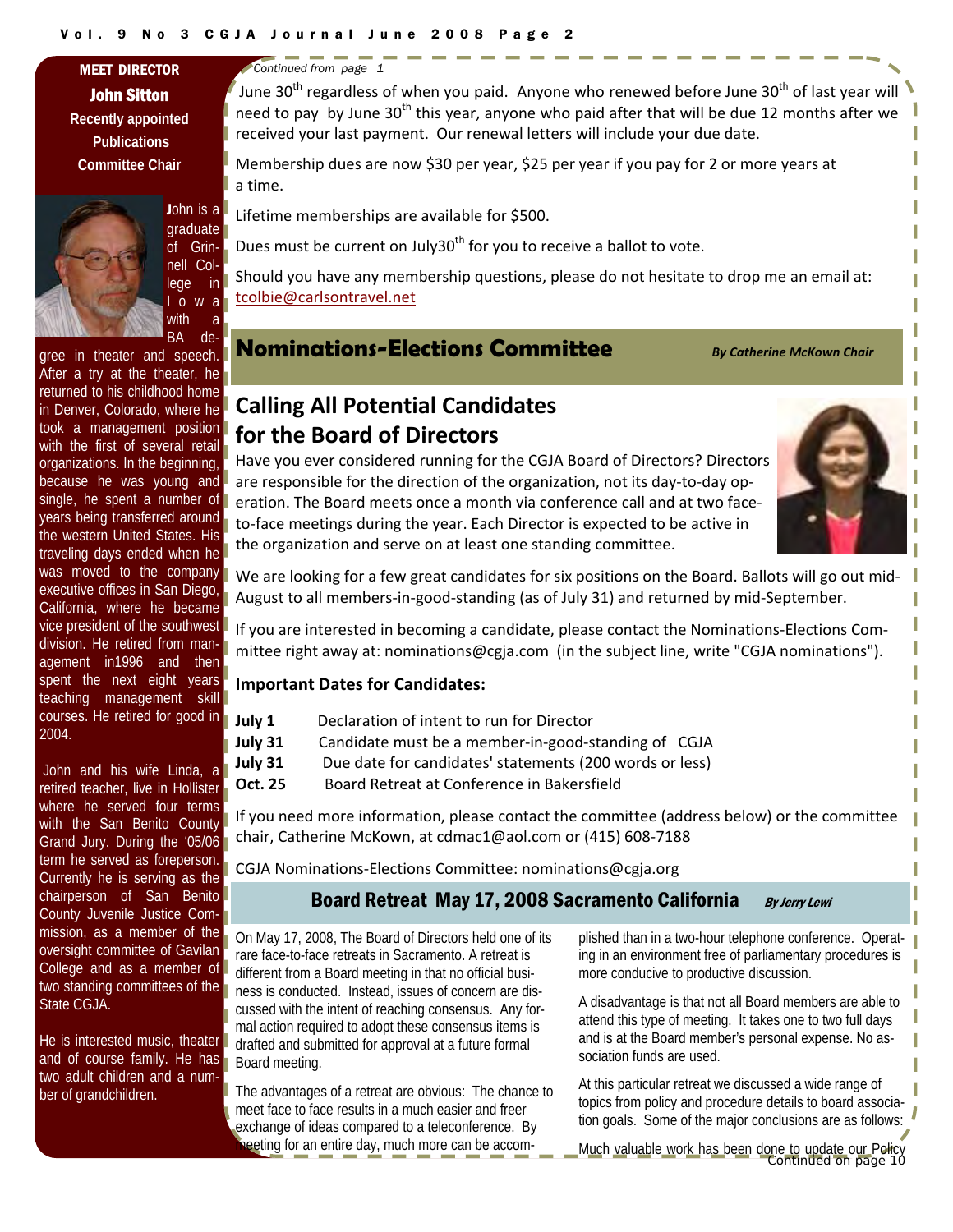## CHALLENGES WITH GRAND JURORS *By Walter D. Hofmann, M.D. and David Higgins, Ph. D May 2008*

Serving on a Grand Jury for a year can be one of the most rewarding forms of public service that you can ever experience in the pursuit of community improvement. It is un‐ paralleled in the opportunity to serve with and get to know 18 other citizens, to gain intimate knowledge and insight to your community and how it works (or doesn't!), and to achieve a sense of contributing in a positive way to improvements in your county. It requires a huge amount of time, energy, personal commitment and, to be successful, a willingness to remain open-minded to ‐ and sometimes to be tolerant of ‐ the ideas of others. In the end, a successful jury term, measured by the generation of meaningful re‐ ports, is one of the most rewarding experiences you can have. Juries, like any other group of diverse indi‐ viduals brought together to tackle a common task, present specific chal‐ lenges that must be addressed in order to be successful. Because Grand Jurors are selected by lottery from varied backgrounds, they have different personalities and no com‐ mon glue holding them together. Most groups have a specific, unifying purpose, such as family, profession, homeowners, etc. This diversity has many benefits, but here we will dis‐ cuss only the most common prob‐ lems that arise within a Jury, based on our experiences as well as those of others that come up with such a motley crew. Most of these chal‐ lenges are not unique to a Grand Jury - many apply to any working group of 20 or so people working together in close quarters on a long‐ term basis. However, there is one key difference: unlike a corporate work environment where ultimately there is a "boss" who is the final de‐ cision maker, the Grand Jury is a bastion of democratic thinking and

consensus decision making. In suc‐ cessful juries, skills of influence, compromise and persuasion trump "top down chain‐of‐command" techniques. In this regard, some of the challenges created in the Grand Jury are truly unique.

We present these ideas in good humor. We welcome future dia‐ logue with other past Grand Jurors who can add to, amplify, disagree, or enhance our common knowl‐ edge.

#### **GENERAL:**

Several glaring, general issues seem to plague most Grand Juries:

- 1.*Lack of cohesion:* Because of the wide spectrum of jurors' back‐ grounds, it usually takes several months for them to develop a cohesive, working relationship.
- 2.*Skills of leaders and followers:* The choosing of officers and com‐ mittee chairs presents a formida‐ ble challenge to put people into positions best suited to their abilities. I, Walter, appreciate order and organization, so my being parliamentarian was a per‐ fect fit. I, David, spent my profes‐ sional working years in various management positions in the bio‐ tech sector, so my job as jury foreman was appropriate.
- 3.*Work habits:* Most juries rather quickly emerge into specific working styles:
- a. Innovative, creative, energetic folks who come alive with chal‐ lenges.
- b.The nay‐sayers and obstruction‐ ists who find fault with almost everything presented. The nit‐ pickers, rigid, opinionated. Hopefully a small segment.

The largest group is those who are open‐minded, receptive, and will‐ ing to consider any sensible, con‐ structive proposal.

#### **\*\*\*\*\****REMEDIES:*

These above issues are endemic. It is essential for each jury to be aware of, deal with, and make the most of it in spite of them. These problems are quite different from the specific, individual problems that require special intervention.

#### *SPECIFIC:*

These are the most disruptive ele‐ ments we have encountered, with suggestions for specific remedies.

1. *Lack of respect and minimal common courtesy:* It is alarm‐ ing and disheartening to work with people who choose not to be courteous or respectful to one another. They interrupt, talk too long, and cloud the is‐ sues rather than help clarify dif‐ ferences.

#### \*\*\*\*\*REMEDY:

A set of agreed upon guidelines and rules of order will minimize this problem. The group soon learns to tolerate these disruptions, but it is patience provoking. The majority needs to allow free and open discus‐ sion. This annoying minority needs to be **reined** in by sensible limits to their bad habits. *(Ed note: the Penal Code requires Grand Juries to estab‐ lish their own rules of procedure – we emphasize this in our training of new grand jurors)*

*Soapbox tirades and grand stand‐* ing: All jurors should be openminded, intelligent, and tolerant. However, unfortunately, there will always be a few who will constantly pursue their personal agendas at the expense of the good of the whole.

#### **\*\*\*\*\*REMEDY:**

We have discussed this with several presiding judges and they propose to screen‐out and not accept any potential grand juror who displays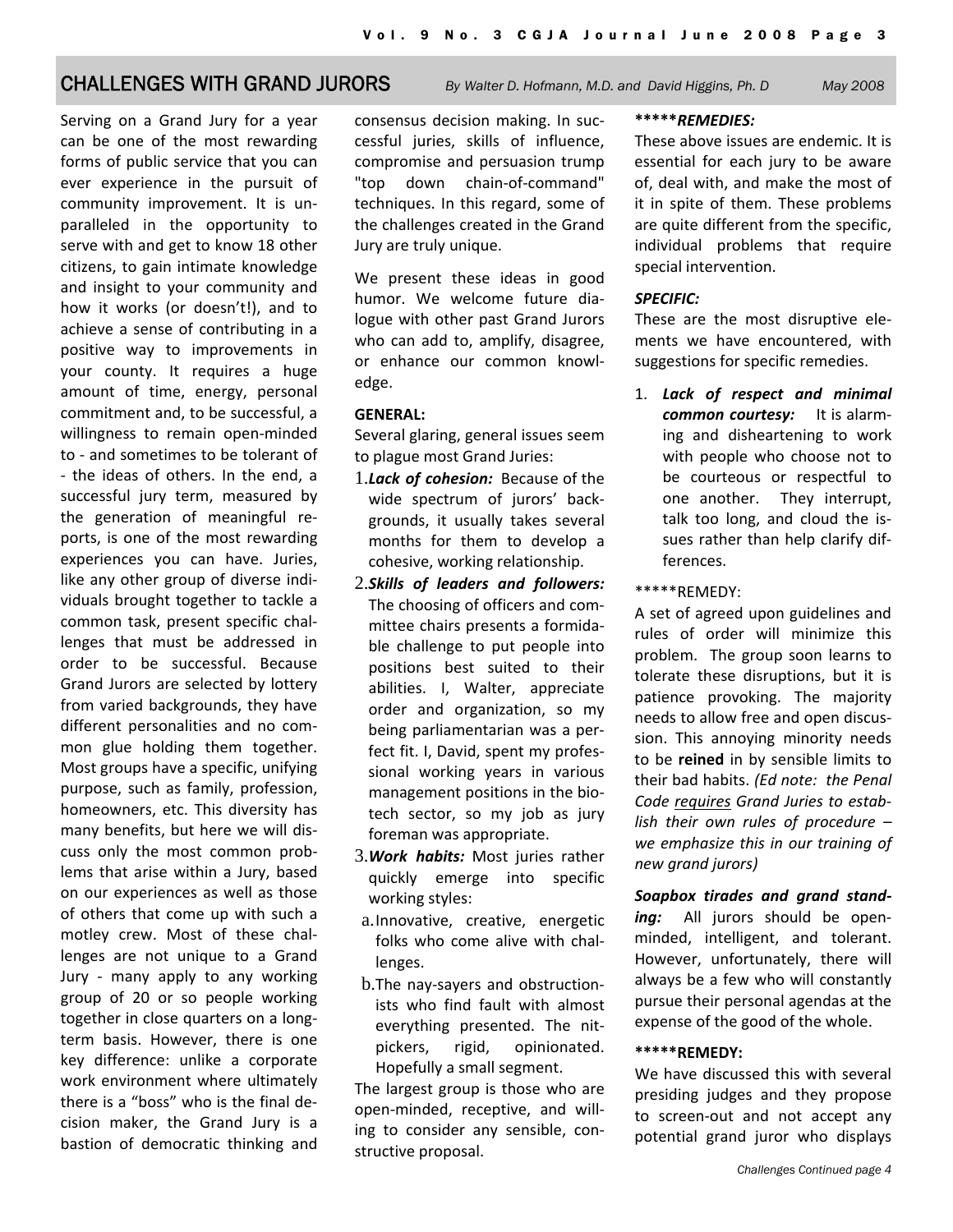#### <span id="page-3-0"></span>*Challenges continued from page 3*

such a narrow, distorted type of tun‐ nel vision. "People with a fixed agenda have no place on a grand jury!"

*Personal pride and inflated egos:* Some people view their opinions as the only correct one, infallible and accurate. They insist that all differ‐ encing opinions are wrong and stu‐ pid. They bolster these ideas with demeaning epithets.

#### \*\*\*\*\***REMEDY:**

There is no easy or workable solu‐ tion to this problem. In our experi‐ ence, attempts at personal, heart‐ felt intervention with ample sincere reasoning often fails to modify it. Sometimes the peer pressure of other, sensible jurors helps to dampen their extremism and the negative effects of this behavior. Tolerance is necessary. We have heard of some cases where the fore‐ person has appealed to the presid‐ ing judge and the offending juror has been dismissed.

#### **CONCLUSION:**

Most grand juries function very well despite these identified problems. We know of some rare instances where these problems have been so prevalent that the effectiveness of the jury has been completely com‐ promised. Patience and tolerance on the part of the more sincere, hard‐working and cooperatively mo‐ tivated jurors will minimize all prob‐ lems described.

#### **BIOS:**

Walter D. Hofmann, M.D. was a staff psychiatrist and Medical Direc‐ tor of forensic psy‐ chiatry in the L.A. County Superior Courts for over 15 years. He was par‐



liamentarian of the '04‐'05 San

Diego Grand Jury. He currently serves as a director for CGJA; Dr. Hofmann can be reached at WDH438@Gmail.com



David Higgins, Ph.D. is a mo‐ lecular biologist that worked for over 17 years in the bio‐tech in‐ dustry in re‐ search, manage‐

ment, and business development. He was the foreman of the '06‐'07 grand jury. He is chairman of the newly formed Implementation Re‐ view Board for the City of San Diego. Dr. Higgins can be reached at david@drhiggins.net

## Grand Jurors Ask *By Jack Zepp*

CGJA gets inquiries from various sources, primarily sitting grand ju‐ rors. This issue's example is set forth below. Many CGJA members field these questions, though for obvious reasons they tend to be addressed to the trainers and Legal Committee members. Unless CGJA is officially on record with a view, the answer will have been given as an individual opinion, not the offi‐ cial opinion of CGJA. Also, neither CGJA nor its members give legal advice and answers usually include a disclaimer to that effect. The in‐ formation below is, similarly, nei‐ ther the formal position of the CGJA (unless so noted) nor legal advice.

 **Query**: Does a grand jury have the right to subpoena documents?

**Response:** Yes and probably yes. Penal Code Section 939.2 author‐ izes the issuance of subpoenas to **witnesses** to appear before grand juries. That is the law state‐

wide. Although section 939.2 does not mention subpoenas duces tecum (for documents) at least one appellate court has held that they may be issued to compel production of **documents** to grand juries. In M.B. v. Superior Court, 103 Cal. App. 4th 1384 (2002), the Califor‐ nia Court of Appeal for the Second District (Los Angeles area) held (in a highly publicized case involving charges of molestation by priests in the local Archdiocese) that grand juries have the inherent power to issue subpoenas duces tecum. The court also held that the grand jury need not file the good cause affidavit which is otherwise required for some subpoenas duces tecum. Although this result is technically the "law" only in the Second District, it should be persuasive throughout California. Note that the power to issue a valid subpoena does not mean that the requested documents must unquali‐ fiedly be produced. There are many rules which may shield documents, or portions of their contents, from an otherwise valid subpoena. The point, however, is that the grand jury has the subpoena power even though it is not provided by legislation.



### **Grant Writers Sought**

The Board of Directors has several projects in mind to enhance our activities. However, execution exceeds our financial resources. Therefore, the obvious solution is to seek a grant. We are looking for experienced grant writers to help us. If you have an interest, please contact:

**Judi Lazenby or Jerry Lewi.**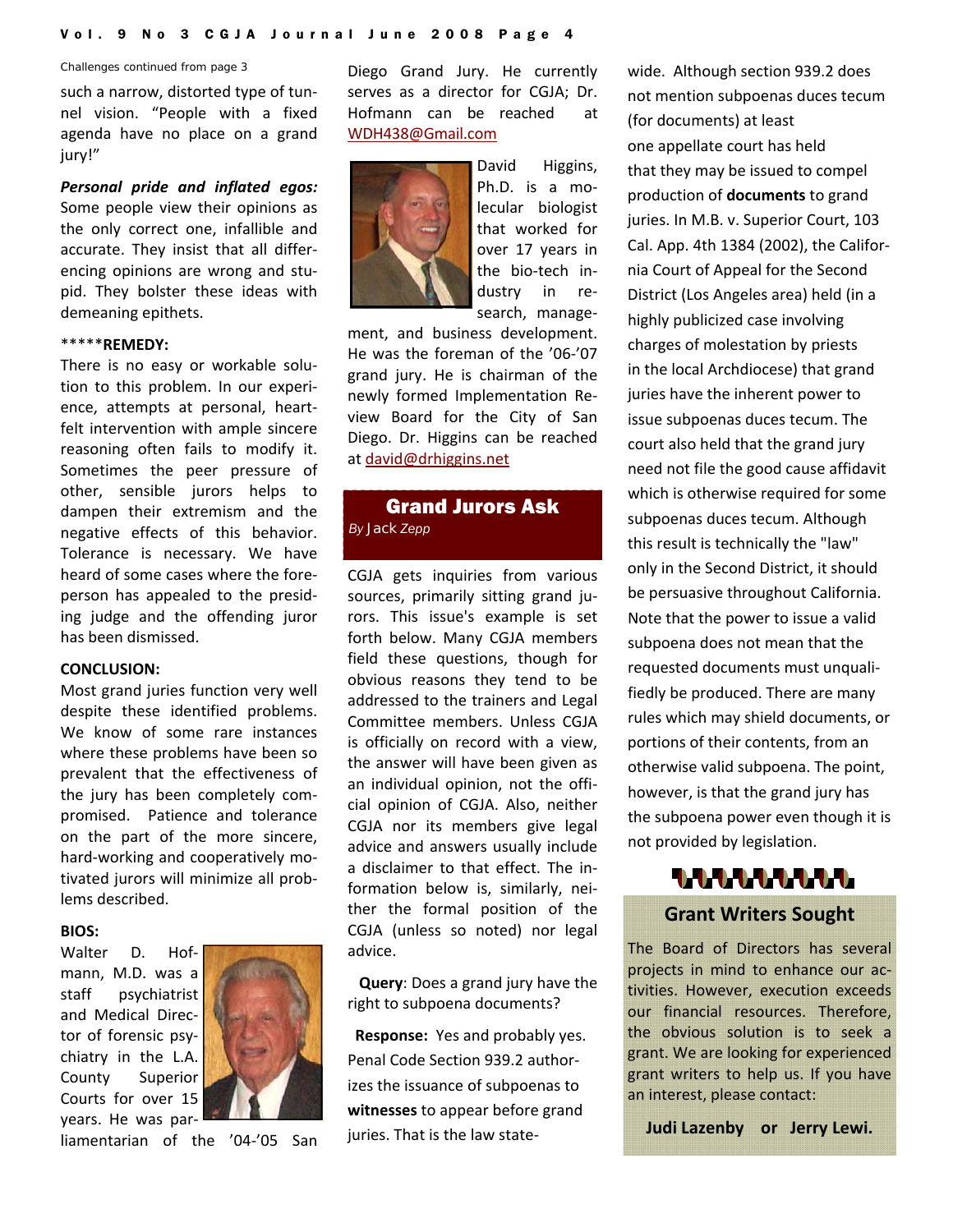## COMMITTEE REPORTS

## <span id="page-4-0"></span>Public Relations Committee Report

*By Jerry Lewi, Chair* cgjaprguy@roadrunner.com



As reported in the last Journal, we were pleased with the number of local activities regarding Grand Jury Awareness month.

Now we would be interested to get feeback on the results of these activities in enhancing recruiting actions or any other case in increasing the awareness of the grand jury system in a local community.

On a related mater, we have also been reporting about a number of counties that use videos as a recruiting tool. We would also like to know how people in those counties feel about the effectiveness of these videos whether they are posted on a website or shown to live audiences, such as petit jury pools. Again please give us your feedback.

Our committee's major activity now is to complete the first edition of the *Grand Jury Achievement Report*, documenting effective grand jury work as reported in earlier journals (see the **Grand Jury Achievement** page on our website). The goal is to have a printed report available for sale at this year's Training Seminars.

We have invited chapters not currently represented on the committee to appoint liaison personnel to our committee. We have had responses from several, but not all. If your chapter is not currently represented and you would like to appoint a contact person, please let me know.

We are also assessing suggestions

made at the recent Board retreat about how to increase our outreach activities toward that part of CGJA's mission statement that directs us to educate the public about the California Grand Jury system.

On a personal note, I have just moved. You may note my new address and phone number. Email remains the same, although this was fraught with difficulty. My email was down for two weeks, so I apologize if anyone tried to reach me in vain. If so, please try me again.

Just to complicate my life, at the same time my computer died, and I lost all my files which by now have been recovered.

### Legal Affairs Committee Report **By Kathy Wylie Committee Chair**

The Legislative affairs committee is pleased to announce the availabil‐ ity of the updated 2008 version of



the California Grand Jurors' Asso‐ ciation Legal Com‐ pendium. The Com‐ pendium is a basic document for Grand Juries and

the Courts in California and con‐ tains all known laws, case law, and Attorney General opinions.

In 1994, the Generic Handbook Committee, Chaired by Lila Tho‐ mas, first identified the need for an all inclusive document of Grand Jury Law, case law, and AG opinions as a reference for grand jurors.

In 1996, during negotiations with Senator Quentin Kopp's staff and others for a reintroduction of SB 2000, (vetoed in 1994, but subse‐ quently reintroduced as SB 1457 and signed by the Governor in

1996), the topic of a generic hand‐ book and the need for a Compen‐ dium of Grand Jury law for use by grand jurors was introduced during meetings arranged by Senator Kopp.

These meetings included represen‐ tatives of the Assembly, Senate, the Governor's Office, Legislative Coun‐ sel, Judicial Council and the CGJA.

Dan Taranto and Clarence Dilts, rep‐ resenting CGJA, introduced the con‐ cept of the Compendium to these meetings.

The concept was so favorably re‐ ceived that they were requested to prepare a draft Senate Resolution supporting production of the Com‐ pendium by the Governor's Office of Planning and Research (OPR).

The first edition was published, gratis of the Governor's Office, and Nancy Patton, Deputy Director of OPR, personally delivered 100 copies to Clarence's doorstep in Placerville, just in time for him to deliver them to the 1997 Asilomar Conference.

OPR failed to include the case law however, and in 1999, Jack Zepp undertook the first updating for 2000 and expanded the Compen‐ dium to include the case law and A.G. opinions.

The California Governor's Office cover letter in the 1997 Compen‐ dium which is reproduced in the 2008 edition, exemplifies acknowl‐ edging the contributions of Cla‐ rence, Dan, and Senator Kopp's staff member, Randall Henry, for their roles in the Compendium's produc‐ tion.

The 2008 Compendium will be avail‐ able for the cost of printing, (one per county) at the CGJA Training ses‐ sions.

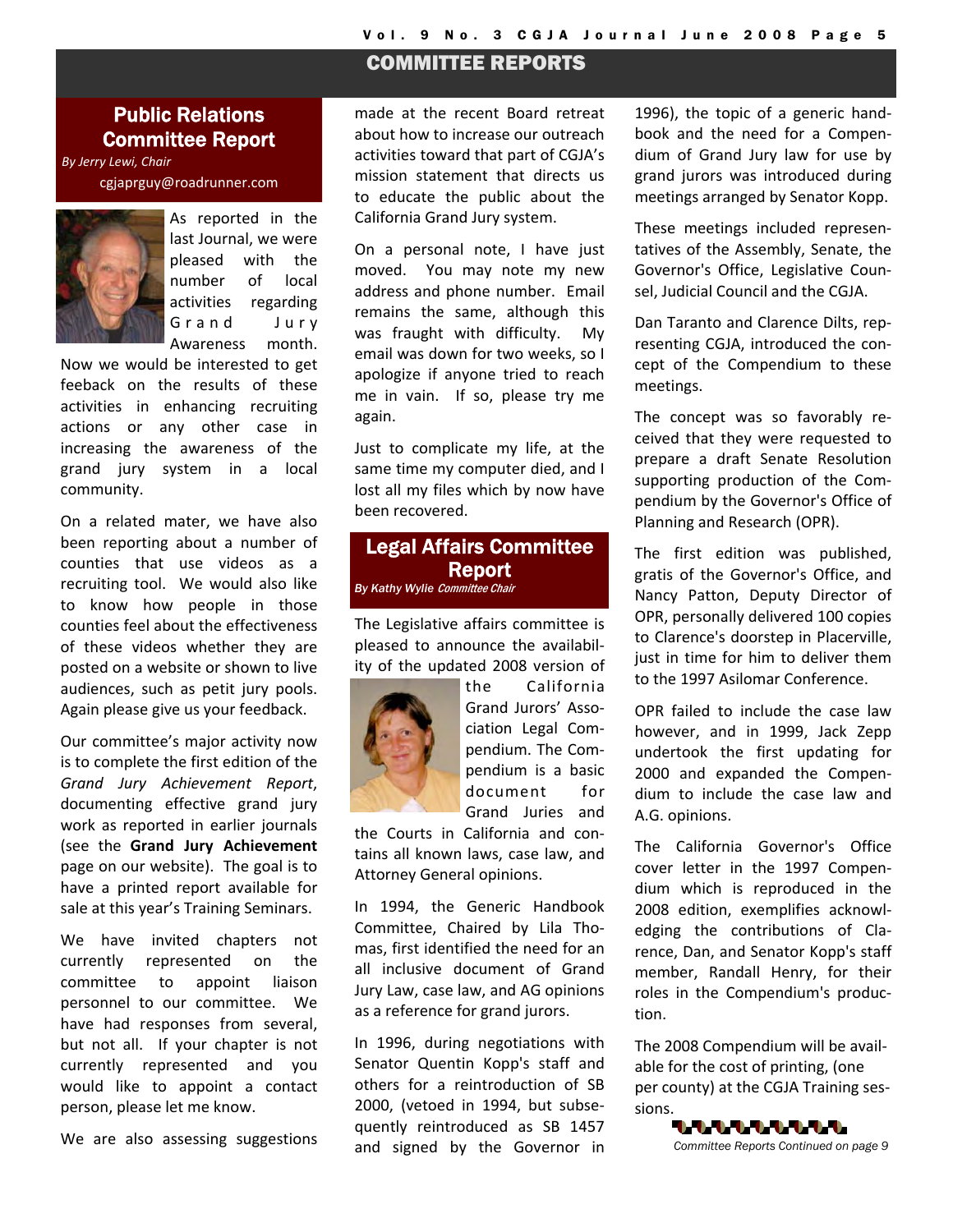# ALL ABOARD – DESTINATION BAKERSFIELD

## CGJA 27th Annual Conference October 23-24, 2008

## The Grand Jury System, "Created by Our Forefathers, Preserved by Our Citizens: A Learning Experience You Will Never Forget"

<span id="page-5-0"></span>**Form a traveling group, get your ticket and register for the CGJA Annual Conference. Don't miss out on all the excitement and fun while increasing your knowledge about the grand jury system.** 

**Enclosed in this month's CGJA June Journal issue and on the CGJA web site (www.cgja.org) is a copy of the official conference registration form. Fill it out and mail it in. At this time there are initially 100 room nights reserved for conference attendees and they should fill up fast.** 

**The Kern County local CGJA Chapter members and their many volunteers along with the County of Kern and the City of Bakersfield are anxiously awaiting the opportunity to produce the most informative and the most entertaining CGJA conference ever. They are putting together a program that will be of interest to everyone that is involved in the grand jury system. The proposed conference schedule includes:** 

**A chance to informally meet your CGJA officers and directors.** 

**An opportunity for forepersons to meet with 10 former Kern County forepersons in an informal face-to-face get-together.** 

**The opportunity to enjoy the welcoming ceremony which includes a youth color guard flag presentation, a national anthem singer, the Fire Department's raising of their 100' American Flag, welcoming messages from the Mayor of the City of Bakersfield, a Kern County Supervisor, the Kern County Chapter President and hopefully the music of a high school pep band. All that is missing is a military fly-over which believe it or not we are hoping to have.** 

**The CGJA will make its annual report to the membership. The results of the 2008 election for new directors will be announced. CGJA Standing Committee reports will be included in the conference manual as will CGJA Chapters' yearly reviews** 

**The following awards will be presented: Excellence in Reporting for a grand jury's Final Report, Excellence in Reporting by the Media, and the Angelo Rolando Memorial Award.** 

**With all the new and exciting events that have happened this past year the annual reports should be very interesting, and informative.** 

 **Participate in an Open Forum about how to present the grand jury system in your local school system.** 

**Experience the opportunity to ask questions and get answers from county and city officials who are involved in the grand jury system every year such as the District Attorney, County Counsel, Court Executive Officer, Public Defender, Mayor and City Manager who have over a 100 years of experience and are eager to share their experience and to answer your questions.** 

**Enjoy the opportunity to share the benefits of being a member of the state-wide CGJA organization with other attendees.** 

**Learn more about grand jury current subjects of interest such as grand jury stipends, the indictment process and criminal grand juries.** 

**Find out how different counties recruit new grand jurors every year.** 

**Tour the Kern County Grand Jury facilities.** 

**Observe the Superior Court lobby display which will be focusing on the CGJA and the grand jury system the month of October.** 

**Participate in our Silent Auction which will provide winning bidders the opportunity to take home great donated Bakersfield mementos.** 

**Our conference committee still has hopes that the Governor of the State of California will be our keynote speaker. This can not be confirmed until September when the Governor's schedule is finalized.** 

**For those guests who accompany attendees the committee is coordinating activities with the City of Bakersfield's Convention and Visitor's Bureau highlighting the many exciting tourist attractions within the county. So get a group together, plan your trip, attend the conference, enjoy your stay at the host hotel voted #1 in Kern County this year and 6 of the last 10 years and have a learning experience you will never forget.** 

**For further information contact the Conference Chair Tony Noce** 

 **mailing address: 2808 Houchin Rd., Bakersfield, CA 93304-5629, by phone at (661) 835-7591 or email at anthonyskids@yahoo.com**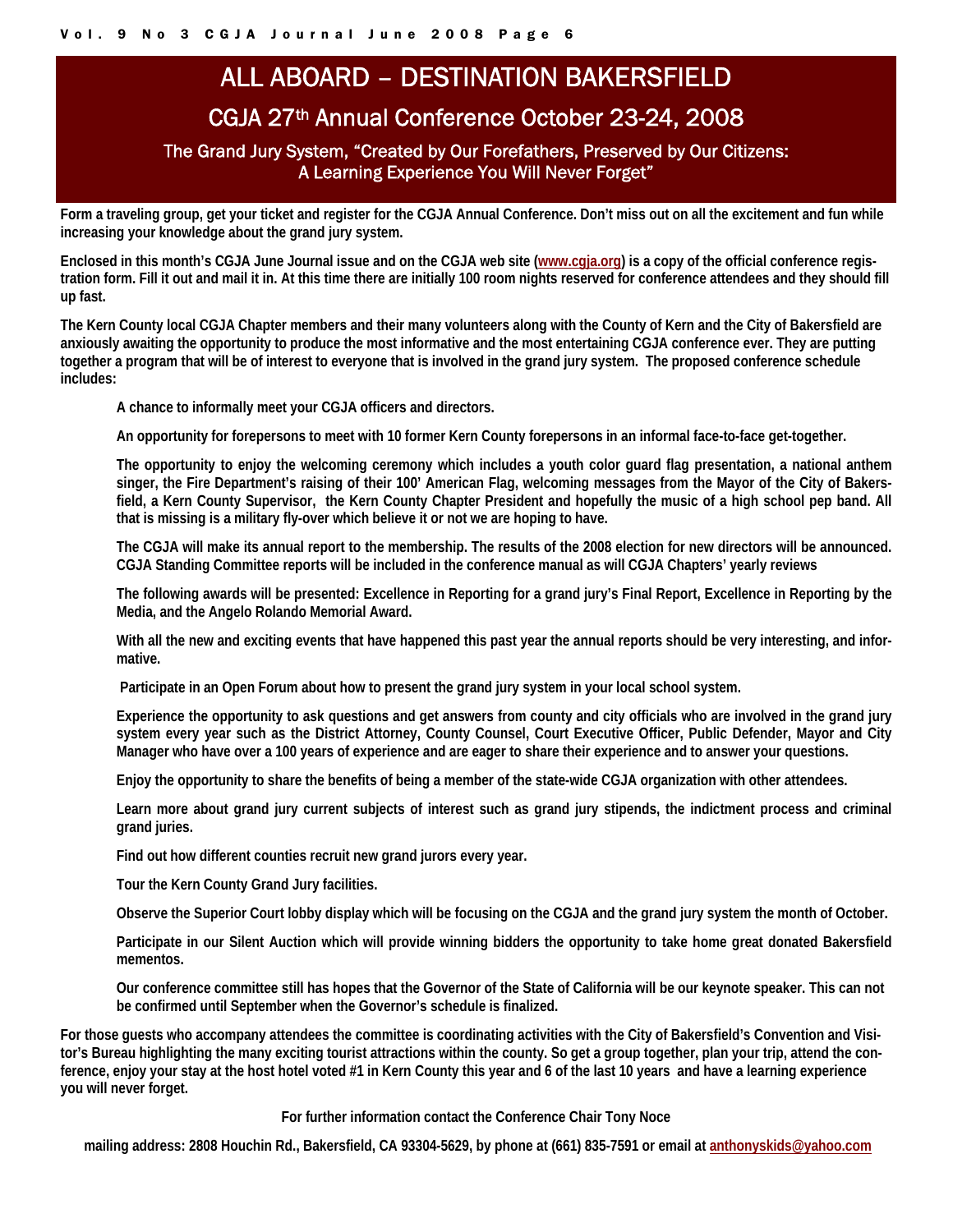<span id="page-6-0"></span>

| <b>CALLFORM</b>                                                                                                                                                                                                                                                                                                                                                                                                                                                                                                                                  | California Grand Jurors' Association Membership Form                            |         |           |                                                                                                                                                                                                      |
|--------------------------------------------------------------------------------------------------------------------------------------------------------------------------------------------------------------------------------------------------------------------------------------------------------------------------------------------------------------------------------------------------------------------------------------------------------------------------------------------------------------------------------------------------|---------------------------------------------------------------------------------|---------|-----------|------------------------------------------------------------------------------------------------------------------------------------------------------------------------------------------------------|
|                                                                                                                                                                                                                                                                                                                                                                                                                                                                                                                                                  | oversight and reporting powers these grand juries have.                         |         |           | CGJA promotes government accountability by improving the training and resources available to<br>California's 58 regular grand juries and educating the public about the substantial local government |
| Please check all that apply:                                                                                                                                                                                                                                                                                                                                                                                                                                                                                                                     |                                                                                 |         |           |                                                                                                                                                                                                      |
| New member *                                                                                                                                                                                                                                                                                                                                                                                                                                                                                                                                     | Associate member**                                                              | Renewal | Donation  |                                                                                                                                                                                                      |
| Please check one:                                                                                                                                                                                                                                                                                                                                                                                                                                                                                                                                |                                                                                 |         |           |                                                                                                                                                                                                      |
| 12 month membership @ \$30 2 years or more (specify if more ) @ \$25/year                                                                                                                                                                                                                                                                                                                                                                                                                                                                        |                                                                                 |         |           | Lifetime @ \$500                                                                                                                                                                                     |
| Please type or print legibly                                                                                                                                                                                                                                                                                                                                                                                                                                                                                                                     |                                                                                 |         |           |                                                                                                                                                                                                      |
| Name. The contract of the contract of the contract of the contract of the contract of the contract of the contract of the contract of the contract of the contract of the contract of the contract of the contract of the cont                                                                                                                                                                                                                                                                                                                   |                                                                                 |         |           |                                                                                                                                                                                                      |
| Mailing address and the contract of the contract of the contract of the contract of the contract of the contract of the contract of the contract of the contract of the contract of the contract of the contract of the contra                                                                                                                                                                                                                                                                                                                   |                                                                                 |         |           |                                                                                                                                                                                                      |
| City County County State Zip+4                                                                                                                                                                                                                                                                                                                                                                                                                                                                                                                   |                                                                                 |         |           |                                                                                                                                                                                                      |
| California County of Service Vear(s) served on Grand Jury (e.g., 2000/01)                                                                                                                                                                                                                                                                                                                                                                                                                                                                        |                                                                                 |         |           |                                                                                                                                                                                                      |
| Are you a member of a local chapter or association? Chapter/association                                                                                                                                                                                                                                                                                                                                                                                                                                                                          |                                                                                 |         |           |                                                                                                                                                                                                      |
| Telephone: ( ) - Email address:                                                                                                                                                                                                                                                                                                                                                                                                                                                                                                                  |                                                                                 |         |           |                                                                                                                                                                                                      |
| CGJA will not share your name, address, telephone number or e-mail address without your consent. By paying your dues, you are consenting to<br>share your postal address for the purposes of receiving the Journal and postal mail related to the business of the CGJA, including, but not limited<br>to, compilance with California Corporations Code section 6330, et seq. For the purpose of this application, providing a telephone number or e-<br>mall address grants consent for CGJA to use that Information as a method to contact you. |                                                                                 |         |           |                                                                                                                                                                                                      |
| Please consider adding a donation: \$ Do you wish your donation to remain unpublished? Yes No                                                                                                                                                                                                                                                                                                                                                                                                                                                    |                                                                                 |         |           |                                                                                                                                                                                                      |
| CGJA is a California Nonprofit Public Benefit Corporation and designated an IRS Section 501(c)3 Tax Exempt<br>Corporation. Both dues and contributions to the association are deductible to the extent permitted by law.                                                                                                                                                                                                                                                                                                                         |                                                                                 |         |           |                                                                                                                                                                                                      |
| Make check payable to California Grand Jurors' Association or mail or fax credit card information                                                                                                                                                                                                                                                                                                                                                                                                                                                | Applicable faes will be charged on returned checks                              |         |           |                                                                                                                                                                                                      |
| Amount Enclosed \$ pr Credit Card amount \$                                                                                                                                                                                                                                                                                                                                                                                                                                                                                                      |                                                                                 |         |           |                                                                                                                                                                                                      |
| MasterCard / Visa only - please fill in the information below                                                                                                                                                                                                                                                                                                                                                                                                                                                                                    |                                                                                 |         |           | 3 digit security code<br>from back of card                                                                                                                                                           |
| Card Number:                                                                                                                                                                                                                                                                                                                                                                                                                                                                                                                                     | the contract of the contract of the contract of the contract of the contract of |         | Exp. Date |                                                                                                                                                                                                      |
| Billing name (if different from above)                                                                                                                                                                                                                                                                                                                                                                                                                                                                                                           |                                                                                 |         |           |                                                                                                                                                                                                      |
| Billing address (if different from above)                                                                                                                                                                                                                                                                                                                                                                                                                                                                                                        |                                                                                 |         |           |                                                                                                                                                                                                      |
| Signature                                                                                                                                                                                                                                                                                                                                                                                                                                                                                                                                        |                                                                                 |         |           |                                                                                                                                                                                                      |
| Mail or fax to: CGJA Membership, 973 East Ave. Suite M, Chico, CA 95926-1357 Fax: 530-345-9142                                                                                                                                                                                                                                                                                                                                                                                                                                                   |                                                                                 |         |           |                                                                                                                                                                                                      |
| Individual (voting) membership is open to any person who is serving or has served as a member in good standing<br>on a county grand jury in California. Members elect a Board of Directors to conduct association business. Members are<br>eligible to serve on association committees, attend the association's annual conference at locations throughout<br>California and receive the CGJA Journal, containing periodic updates of association and grand jury developments                                                                    |                                                                                 |         |           |                                                                                                                                                                                                      |
| ** Associate membership is open to persons who are interested in the association but have not served as a grand<br>juror. Such persons may enjoy all benefits of membership except the right to vote or hold office.                                                                                                                                                                                                                                                                                                                             |                                                                                 |         |           |                                                                                                                                                                                                      |
| Please continue on to the membership volunteer form—support our important work with your time!!!!                                                                                                                                                                                                                                                                                                                                                                                                                                                |                                                                                 |         |           |                                                                                                                                                                                                      |
| CGJA membership application/renewal form (revised April, 2008)                                                                                                                                                                                                                                                                                                                                                                                                                                                                                   |                                                                                 |         |           | Visit our website at www.caja.org<br>Continued page 9                                                                                                                                                |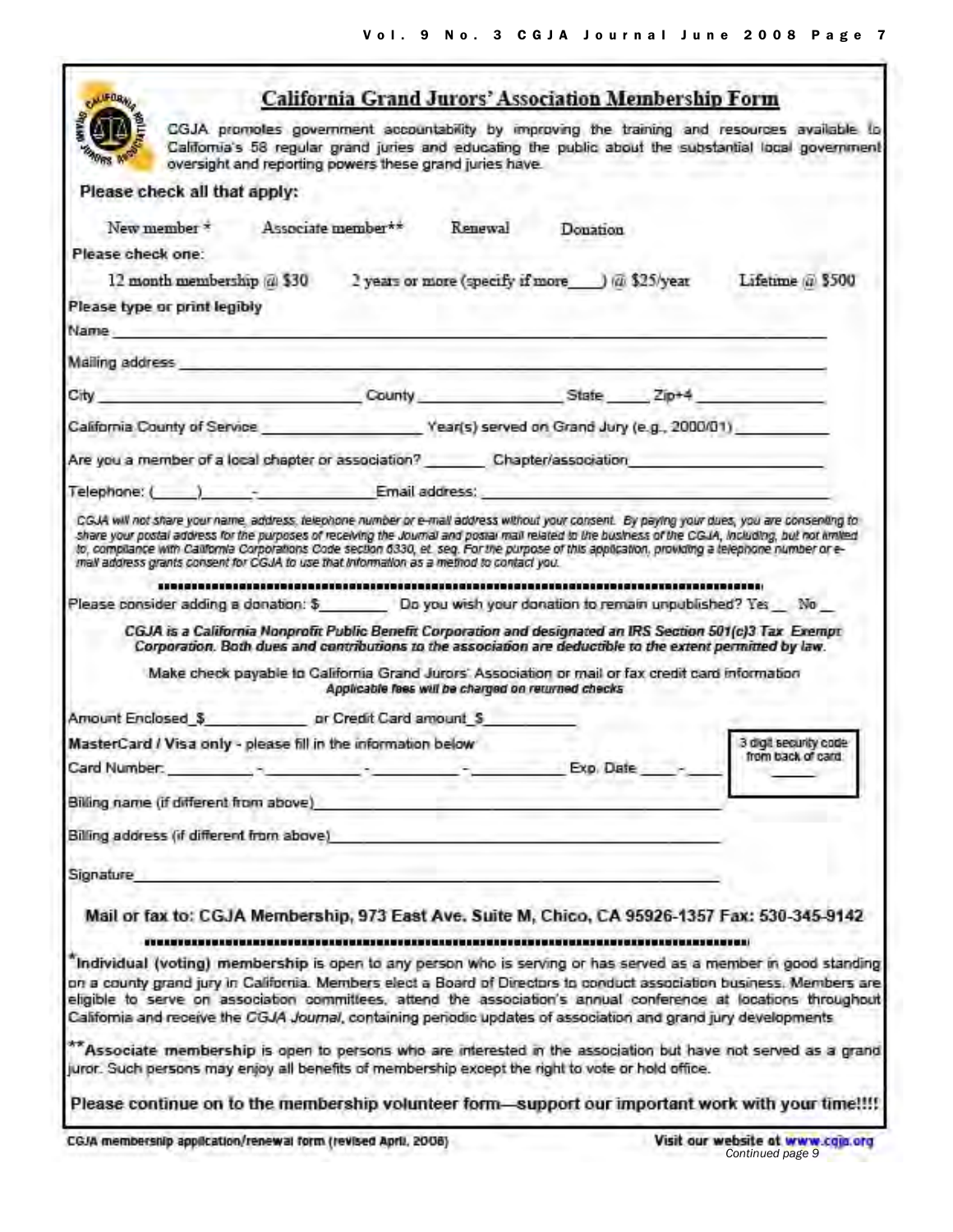*Continued from page 8* 

# **CGJA Volunteer Interest Application**

| <b>Contact Information</b>                                                                                                                                                        |                                                                                                     |  |  |  |
|-----------------------------------------------------------------------------------------------------------------------------------------------------------------------------------|-----------------------------------------------------------------------------------------------------|--|--|--|
| Name                                                                                                                                                                              |                                                                                                     |  |  |  |
| <b>Street Address</b>                                                                                                                                                             |                                                                                                     |  |  |  |
| City, ST, $ZIP + 4$                                                                                                                                                               |                                                                                                     |  |  |  |
| Home Phone/Work Phone                                                                                                                                                             |                                                                                                     |  |  |  |
| E-Mail Address                                                                                                                                                                    |                                                                                                     |  |  |  |
| <b>Interests</b>                                                                                                                                                                  |                                                                                                     |  |  |  |
| Tell us in which areas of our organization you are interested in volunteering                                                                                                     |                                                                                                     |  |  |  |
| Administration                                                                                                                                                                    | Committee made up of the officers of the Assoc. and the Chairpersons of the Standing Committees     |  |  |  |
| Finance                                                                                                                                                                           | Oversees the financial management of the Association                                                |  |  |  |
| Legal                                                                                                                                                                             | Monitors legislative activity at the state level regarding issues that affect the Grand Jury system |  |  |  |
| <b>Membership Relations</b>                                                                                                                                                       | Handles all membership matters including chapter formation                                          |  |  |  |
| Operations                                                                                                                                                                        | Plans annual conference, maintains P&P, Grand Jury archiving, fund raising                          |  |  |  |
| <b>Public Relations</b>                                                                                                                                                           | Manages website, publish Journal, educate public in support of California's Regular Grand Juries    |  |  |  |
| Training                                                                                                                                                                          | Develops annual training programs for new sitting grand jurors presented at various locations       |  |  |  |
| Periodic & Special                                                                                                                                                                | Committees are: Nominations, Ad-Hoc By-laws, Angelo Rolando Award, Audit, Grant Writing             |  |  |  |
| Other                                                                                                                                                                             |                                                                                                     |  |  |  |
| <b>Special Skills or Qualifications</b>                                                                                                                                           |                                                                                                     |  |  |  |
| Summarize special skills and qualifications you have acquired from employment, previous volunteer work, or through<br>other activities, including hobbies or sports               |                                                                                                     |  |  |  |
| <b>Previous Volunteer Experience</b>                                                                                                                                              |                                                                                                     |  |  |  |
| Summarize your previous volunteer experience                                                                                                                                      |                                                                                                     |  |  |  |
|                                                                                                                                                                                   |                                                                                                     |  |  |  |
| Participating in CGJA committees or as a Director or Officer may require a waiver of your expressed CGJA pri-<br>vacy preferences within the scope of performance of those duties |                                                                                                     |  |  |  |
| Signature                                                                                                                                                                         | Date                                                                                                |  |  |  |
| Thank you for completing this application form and for your interest in volunteering with us                                                                                      |                                                                                                     |  |  |  |
| Mail or fax to: CGJA Membership, 973 East Ave. Suite M, Chico, CA 95926-1357 Fax: 530-345-9142                                                                                    |                                                                                                     |  |  |  |

CGJA membership application/renewal form (revised April, 2008)

Visit our website at www.cgja.org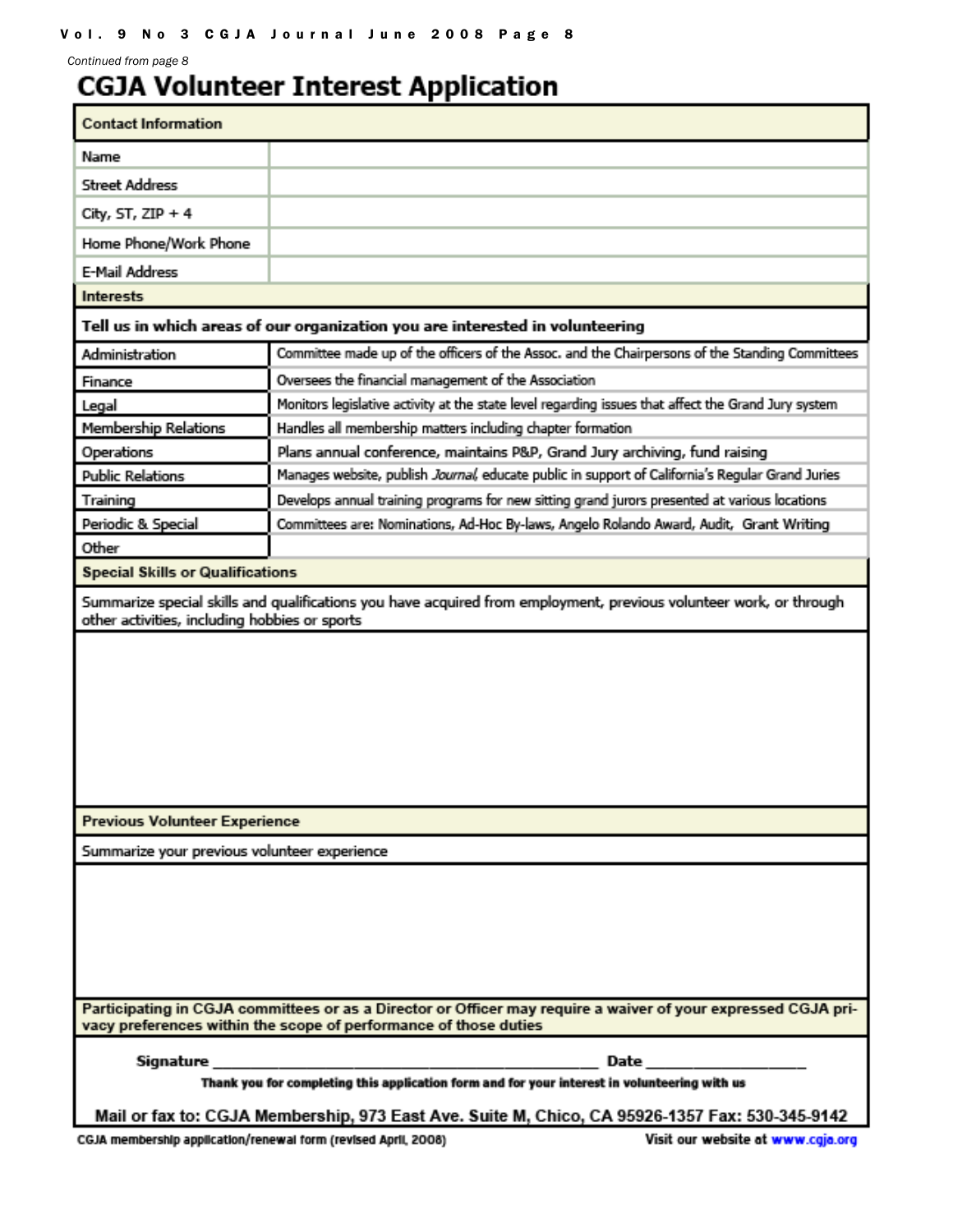## COMMITTEE REPORTS

## Training Committee Report

#### *By Lew Avera Committee Chair*

The Training Committee is looking forward to conducting the most ex‐ tensive and comprehensive training program in CGJA history during the summer and fall of 2008. With par‐ ticipation continuing to increase over the past few years, we expect to see additional growth this year, and have also broadened the standard course offerings. Some specific items of in‐ terest follow.

#### **Trainer Workshop**

On May 15 and 16 the Training Com‐ mittee conducted a two day hands‐ on workshop in Sacramento for all trainers. The primary goals of the workshop were to better coordinate and integrate the five core subjects of the standard program, seek possi‐ ble improvements in the workshop structure, and of course, improve the delivery capabilities of the CGJA trainers. Seventeen members at‐ tended the workshop. All agreed that there is no substitute for face to face work in improving the training and that the investment in this workshop should yield noticeable improve‐ ments in our future delivery.

#### **New Training Brochure**

CGJA training has a new public face as represented by its new program brochure for 2008. Through the ex‐ traordinary efforts of Barbara Judson, a very talented graphic designer and member of the 2004‐2005 Orange County Grand Jury, the brochure has an entirely different and eye catching design. From the previous two color  $8 \frac{1}{2}$  x 11" type schedule, the new brochure has been converted to an eight page folder type presentation of several colors, with pictures and graphic designs. We believe this will represent a noticeable re‐branding of our training programs.

#### **Additional Workshops**

As the core workshops…Law, Inves‐ tigations, Interviewing, Report Writ‐ ing, Continuity…continue to attract increasing numbers, so too do sev‐ eral of the more specialized offer‐ ings.

Since its inception in the summer of 2005 the one‐day Forepersons' workshop, previously offered in Sacramento and Concord, has grown over the past two summers. As a result, we are scheduling a third offering this summer in Red‐ ding with the goal of attracting, for the first time, a number of partici‐ pants from the most northern coun‐ ties in the state.

A special one‐day Report Writing program has been offered on occa‐ sion in the past in October/ November of each year. Due to the extraordinary success of a single workshop in November in Sacramento, we have added as part of our standard offering two such workshops, October in Bakersfield and November in Sacramento. From last year's success, we are confident that these will be well attended and be of infinite value to the many grand juries as they begin developing their reports for the year.

In addition to the scheduled group workshops in various cities around the state, on‐site training, where we go to a specific county or counties, remains in increasing demand. From four of these in the training year of 2007, we expect to see six in training year 2008.

Scheduled workshops are shown on the CGJA website.

#### **New Training Committee Member**

The Training Committee welcomes new member, Sterling Harwood. Sterling is from Marin County where he was a grand jury member and is very active in the Marin County chapter of CGJA. We look forward to Sterling's contribution to our CGJA programs.

# Operations Committee Report

*By Serena Bardell, Chair* 

The principal issues Ops has been concentrating on have been the Ops Com Procedures for its various areas of responsibility and the location of the '09 Annual Conference (AC). Be‐

cause of the long tradi‐ tion of an‐ nouncing the following year's AC site at the current year's AC,



the committee tries to keep from disclosing too many details in ad‐ vance.

Ops chair Serena Bardell submitted a detailed and documented report on the '07 AC in San Francisco, which she also chaired, and has been work‐ ing with the committee to finalize an equally detailed set of guidelines for future conferences, so that AC plan‐ ners will not have to "reinvent the wheel" each year. Those guidelines will become part of the Ops Proce‐ dures for the Annual Conference.

Any CGJA member with knowledge, experience, and energy to dedicate is welcome to join Ops and contrib‐ ute to such projects as indexing grand jury reports, evaluating candi‐ date juries and media for Excellence in Reporting, supporting counties hosting annual conferences, main‐ taining CGJA Policies, and providing representation to the body that is responsible for CGJA publications.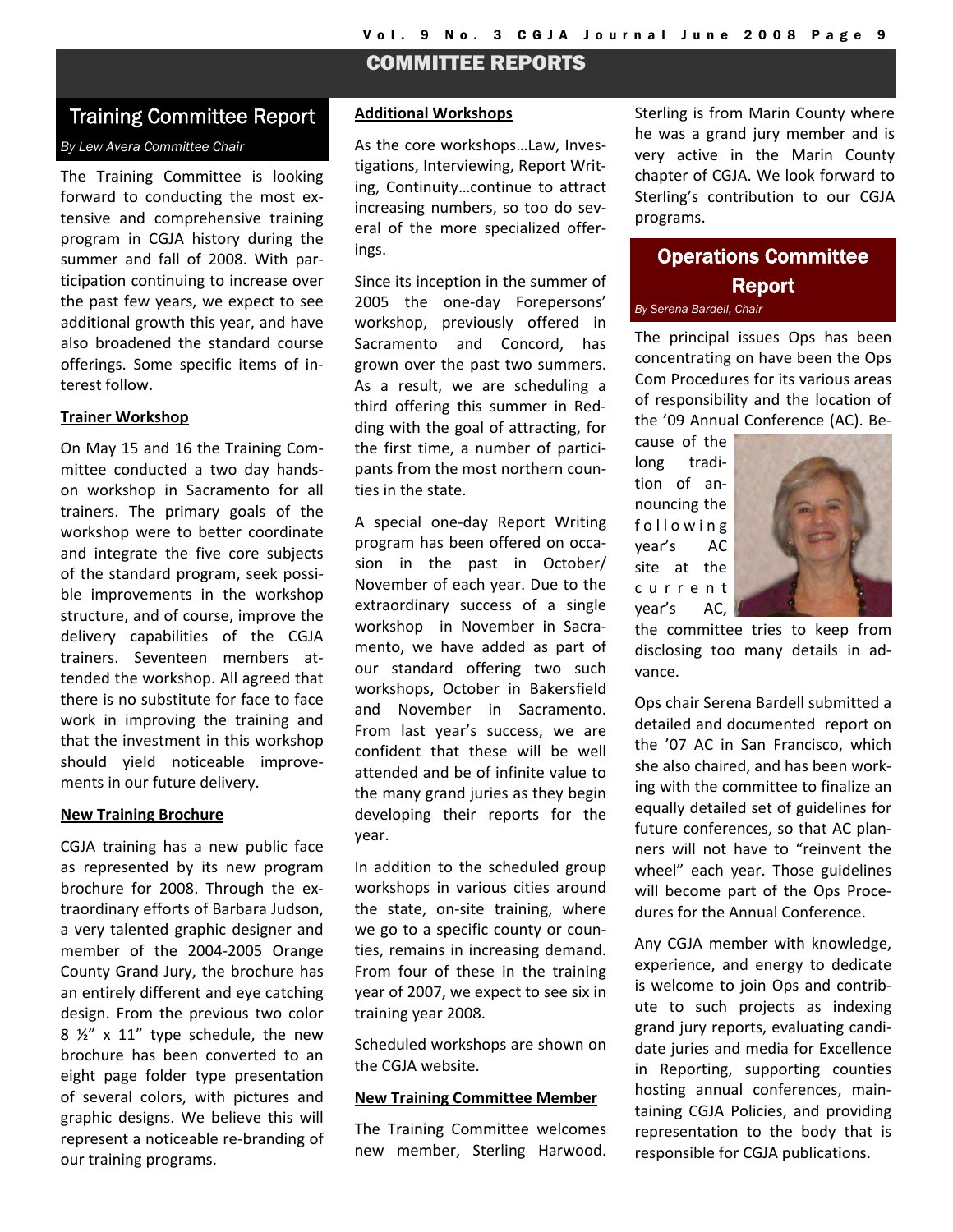<span id="page-9-0"></span>Summary of Board Actions *By Joann Landi, Secretary* 



## **April 22, 2008 Board Action**

Accepted response from Special Com‐ mittee regarding Director allega‐ tions

Changed name of Legal Affairs Committee to the Legis‐ lative Affairs Committee

Approved Article 6 Bylaw change to include method for implementing reduction in the number of Directors

#### **May 27, 2008 Board Action**

Approved establishing 3‐member panel to provide forum to hear and evaluate claims of violations of pol‐ icy, monetary obligations, etc.

Approved members of the 2008 An‐ gelo Rolando Aware Committee

Established June‐December, 2008 meeting frequency and eliminated July meeting

Approved restated Operations Com‐ mittee policies



*Retreat continued from page 2* 

and Procedure manual. Some final editing is required.

We need to reform the makeup and operation of the Executive Committee.

The newly formed publications working group gave a progress report regarding its operations.

The more important topics discussed included the following:

- Methods to increase awareness of the grand jury system throughout the state
- Methods to increase membership and to increase retention of current members
- Methods to improve relationships between chapters and the state association

We expect to report on these activities in future Journals.



Learn how Grand Juries work to support and strengthen democracies. Grand Juries are citizen opportunity to hold accountable our government and politi‐ cians. Find out how you can become a Grand Juror in your county or partici‐ pate in The California Grand Jurors Association, an organization that promotes public education of the California Grand Jury System and its role in govern‐ ment accountability.

Rosemary Metrailer (L) Hosting Nevada County Connected, produced by Jackie Mason for Nevada County Public Television, interviews Sherry Chesney (C) and Mac Small (R)

The full interview can be seen at: http://video.google.com/videoplay? docid=8744827537694010808&q=Nevada+County+Connected&ei=EVlASJ‐ 9NIT0rQPrmLDTCA&hl=en

## **Grand Juries in the News** *By Diane Masini*



The Nevada County Board of Supervi‐ sors issued a resolution declaring April Grand Jury Awareness Month in Ne‐ vada County.

At a recent Board Meeting, The Board presented the Resolution to Mac Small Foreman of the 2007‐08 Grand Jury.

Left—Right: Supervisors Nate Beason, Hank Weston, and John Spencer, Mac Small, Grand Jury Foreman, Supervi‐ sors Ted Owens and Sue Horne.

# CGJA Members in the News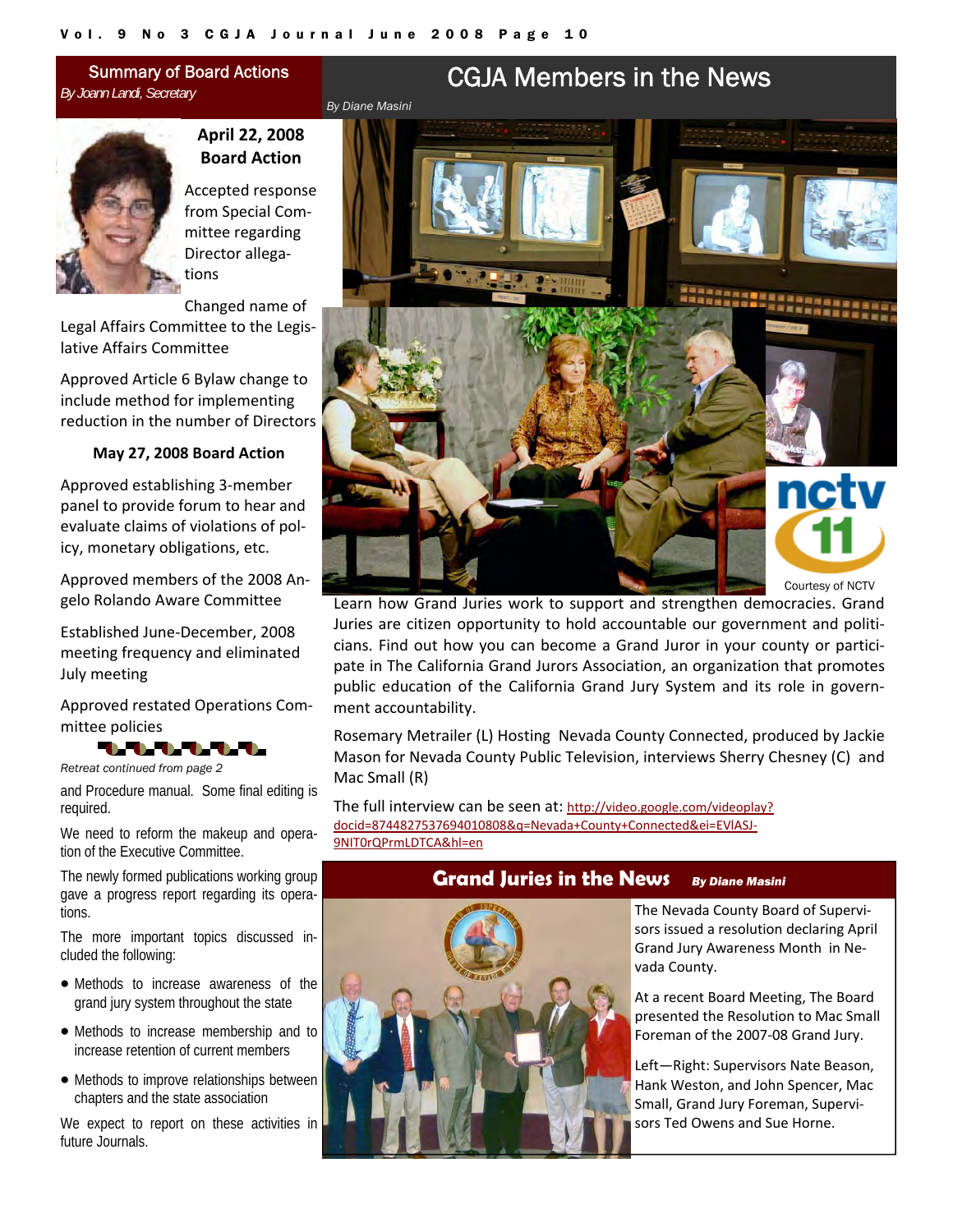#### Vol. 9 No. 3 CGJA Journal June 2008 Page 11

## CGJA Officers

President **Judi Lazenby** 1961 Main Street #198 Watsonville, CA 95076 831-724-0790 judilazenby@aol.com

Vice President **Kathy Wylie** P.O. Box 309 Mendocino, CA 95460 707-937-4228 kathy@mcn.org

## CGJA Directors **CGJA Chapters**

#### *North*

**Sherry Chesny**, Placer sherry.c@cebridge.net

**Tim Colbie**, Butte tcolbie@vacation.com

**Ray Hoffman**, Nevada nrhoffman@comcast.net

**Diane Masini**, Nevada domasini@sbcglobal.net

> **Ivor Thomas**, Butte ithomas@cgja.org

**Kathy Wylie**, Mendocino kathy@mcn.org

#### *Central*

**Serena Bardell**, San Francisco sbardell@aol.com

**Earl Heal**, Solano healearlniki@earthlink.net

**Karin Hern**, Marin Karin.hern@sbcglobal.net **Joann Landi** San Mateo Joannelandi@aol.com

**Judi Lazenby**, Santa Cruz judilazenby@aol.com

**Catherine McKown**, Marin cdmac1@aol.com

*South*

**Lew Avera Jr.**, Orange lewavera@cox.net

**Dianne Hoffman**, Orange cgjamailbox@yahoo.com

**Walter D. Hofmann MD**, San Diego wdh438@gmail.com

**Mary Johnston**, Kings grammiemj@comcast.net

**Jerry Lewi**, Ventura cgjaprguy@roadrunner.com

**Anthony Noce**, Kern anthonyskids@yahoo.com

**John Sitton**, San Benito sitton\_john@yahoo.com

### Standing Committee Chairs

**Finance Committee**  Ivor Thomas 530-872-4127 ithomas@cgja.org

> **Legal Affairs**  Kathy Wylie 707-937-4228 kathy@mcn.org

**Membership & Chapter Relations**  Tim Colbie 530-624-4656 tcolbie@vacation.com

**Operations**  Serena Bardell 415-931-7249 sbardell@aol.com

**Public Relations**  Jerry Lewi 805- 532-1321 cgjaprguy@roadrunner.com

> **Training**  Lew Avera Jr. 949-388-8910 lewavera@cox.net

**Secretary Joann Landi** 178 South Palomar Drive Redwood City, CA 94062 650-365-4184 joannelandi@aol.com

**Treasurer Ivor Thomas** 6078 Maxwell Drive Paradise, CA 95969 530-872-4127 ithomas@cgja.org

Fresno County Chapter **Joan Niboli Gray**, President joanegray@comcast.net Website:fresno.cgja.org

Humboldt County Chapter K**eath North**, President **Krn48@aol.com**

Kern County Chapter **Leone Harrison**, President gjaminis@earthlink.net Website: kern@cgja.org

Kings County Chapter **Betty Hampton,** President 5666 Benicia Ave. Kingsburg, CA 93631

Los Angeles County Chapter **Bill Turner**, President billturner26.2@att.net

Madera County Chapter **Debbie R. Smith**, President drdebbief@aol.com

Marin County Chapter **Betty J. Mattea**, President bjmattea@sonic.net Website: www.mgja.org

Monterey County Chapter **Ray Wuco**, President carmelwuco@redshift.com

Napa County Chapter **Sue Branson**, President suebtax@aol.com

Nevada County Chapter **Ray Hoffman**, President nrhoffman@comcast.net

San Benito County Chapter **John Sitton**, President sitton\_john@yahoo.com

San Francisco County Chapter **Jack McNulty**, President jlmn413@hotmail.com

San Luis Obispo County Chapter **Jim Ragan**, President jimragan@charter.net

San Mateo County Chapter **Mike Miller**, President okmiller@pacbell.net Website: www.co.sanmateo.ca.us/ smcagj/

Santa Clara County Chapter **Richard Ruth**, President rruth8592@aol.com

Solano County Chapter **Wanda Kiger‐Tucker**, President kigertucker@juno.com

**Our website is a great informational resource for grand ju‐ ries to use. Our "links" and "local Grand Jury information" pages** will take you to websites that can assist in research pages will take you to websites that can assist in research  $\leftarrow$  and information **and information Visit us at www.cgja.org**